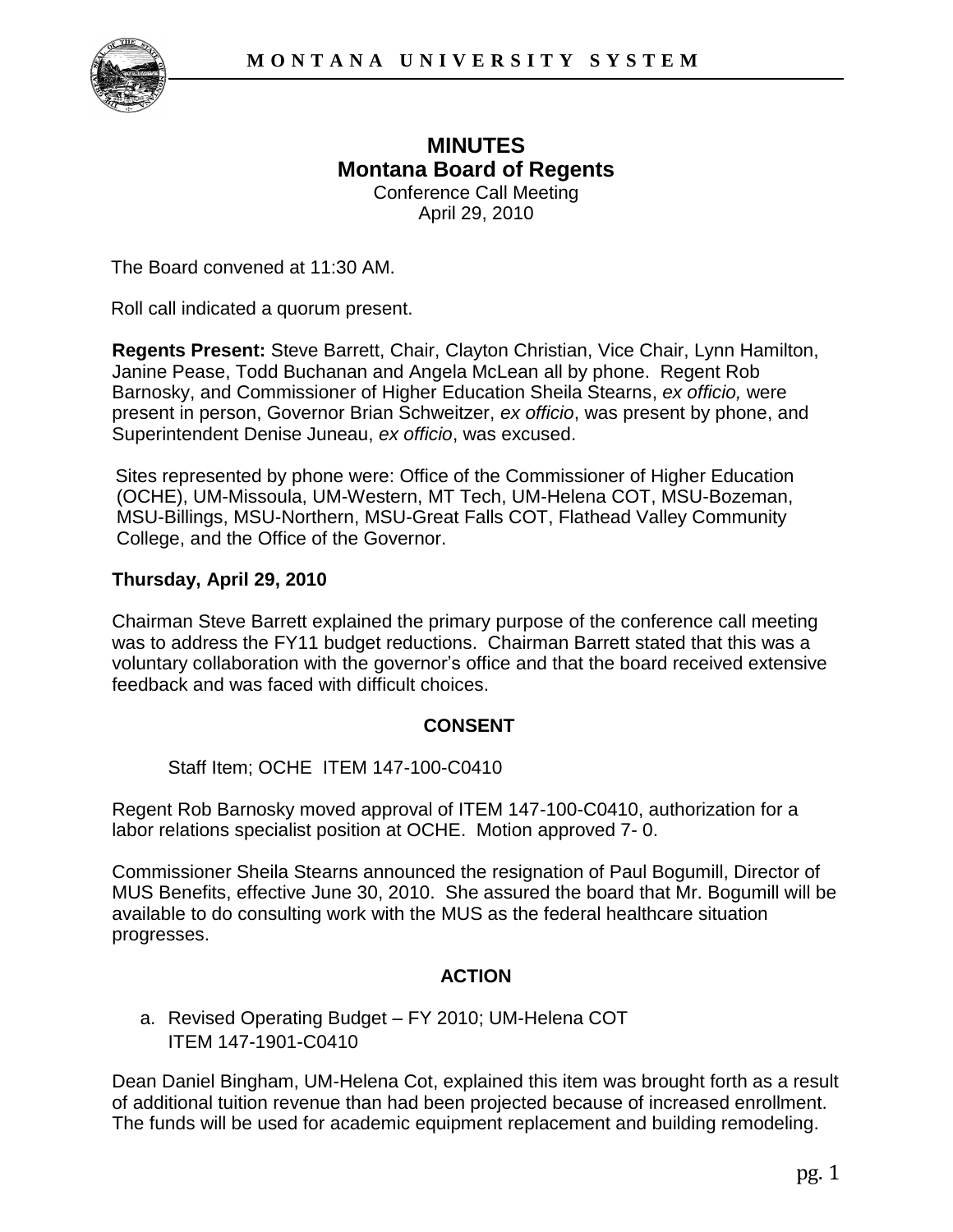

Commissioner Stearns told the board her office recommended approval of the item.

Regent Angela McLean moved approval of ITEM 147-1901-C0410. Motion passed 7-0.

b. FY11 Proposed Budget Reductions; OCHE ITEM 147-101-C0410 Attachment #1

Regent Christian told the board there is already a thorough process used in developing the MUS budget and the economic shift would result in some adjustments to the budget proposals and some difficult budget reductions. He reminded the board that the MUS is already extremely efficient, therefore making reductions more difficult. Regent Christian said the board understood the value, need and significance of the MUS programs, agencies and campuses. He reminded the board to keep in mind that, if the board chose to add funding to a specific program, they needed to remember that they are then removing that funding from another program.

Chairman Barrett clarified that because of the use of federal stimulus funding and the maintenance of efforts requirements included in the stimulus funds, there was a limit on the amount of educational unit funding that could be reduced because of legal constraints in HB 645.

Regent Angela McLean urged the board to not reduce funding from the Montana Virtual Academy program or the Quality Educator Loan Program.

Regent Janine Pease recognized the way in which the budget reductions are listed and the amount of time and effort included in the decisions.

Deputy Commissioner Mick Robinson clarified that the two programs included in the student assistance programs were the Quality Educator Loan Assistance Program and the WICHE/WWAMI programs. The WWAMI medical program tuition rates for the 2010-11 academic year were lower than originally expected. The board had made the decision earlier to maintain the number of slots in these programs for the upcoming year. If, however, a student enrolled in either the Western Interstate Commissioner for Higher Education (WICHE) or Washington, Wyoming, Alaska, Montana and Idaho (WWAMI) programs decided to relinquish their funding, that slot would not be filled.

Chairman Barrett stated that the commissioner's office (OCHE) makes the decision on how to meet budget reductions in the OCHE office and that no regental decision is needed.

Regent Christian explained that the reductions to the Montana Digital Academy were recommended because of unspent funds from the first part of the year in which there was limited activity.

Deputy Commissioner Robinson explained that the budget target calculations used were based on the funding level in HB 2. He said David Ewer, Governor's Budget Director, distributed a document to the Commissioner's Office on February 16, 2010, addressing budget reductions. In that document, OCHE was directed to note general fund appropriations within HB 645. He pointed out that a higher percentage of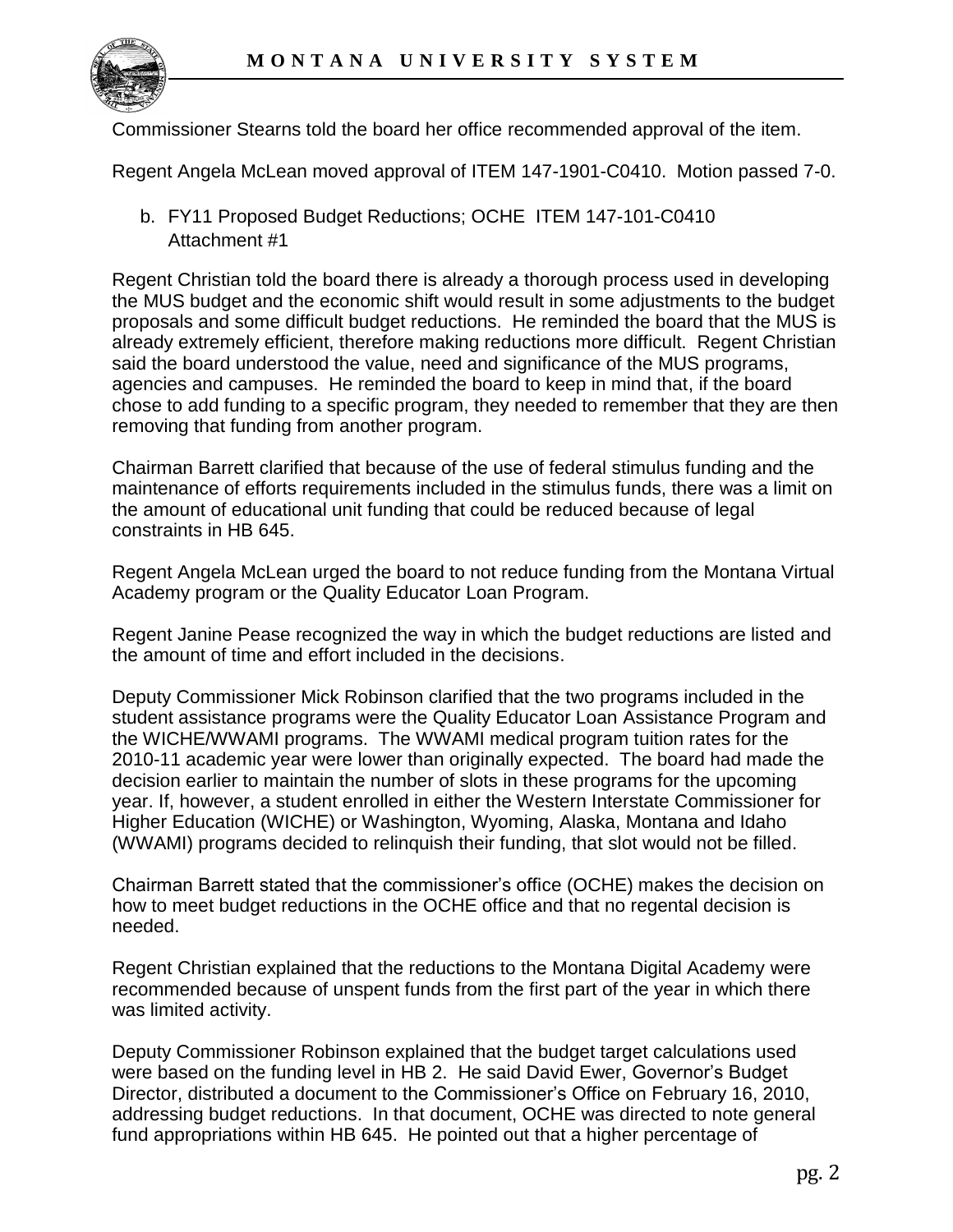reductions had been recommended for the commissioner's office.

Dan Villa, governor's office, stated that the governor has no authority over any decisions made by the Board of Regents.

Public comment:

William Marcus, MT PBS, expressed appreciation of support by OCHE and regents and for maintaining sufficient funding for continued work by Montana PBS.

Bruce Messinger, Chair of MT Digital Academy, urged consideration of a lower reduction to the Digital Academy because of the commitment to the legislature to deliver quality courses.

Marco Ferro, MEA-MFT, urged to board to maintain funding for the Digital Academy.

Regent Hamilton moved approval of ITEM 147-101-C0410.

Regent Todd Buchanan suggested that the reductions were disproportionate and encouraged the campuses to help the Agriculture Research Stations and the Experiment Stations and to assist with resources for those agencies.

Mr. Robinson explained the campuses have been studying and managing the reductions throughout the process. He asked campuses to prepare amended operating budgets to be presented at the May Board of Regents meeting with respect to how reductions will be taken for FY10-11.

Commissioner Stearns added that her office has stressed the importance of the campuses to remain focused on the BOR priorities as they develop their amended budgets for the May meeting.

Chairman Barrett reminded the board that if they amend anything on the item, then they also need to consider where they would remove the funding from.

Mr. Robinson assured the board there would be no impact on WICHE/WWAMI or the Quality Educator Loan Assistance Program for FY11.

Regents Christian and Pease stressed that a target budget level should be set, at which point the commissioner's office and the campuses need to determine the best way to meet the target reductions for their groups. They cautioned against setting any precedent in which the board attempted to make internal decisions.

Regent McLean moved to amend Regent Hamilton's motion to remove all reductions to the Montana Digital Academy.

Chairman Barrett told the board that since there was not a second on Regent McLean's motion, then the motion failed.

Regent Hamilton's motion passed, 7-1, with Regent McLean voting no.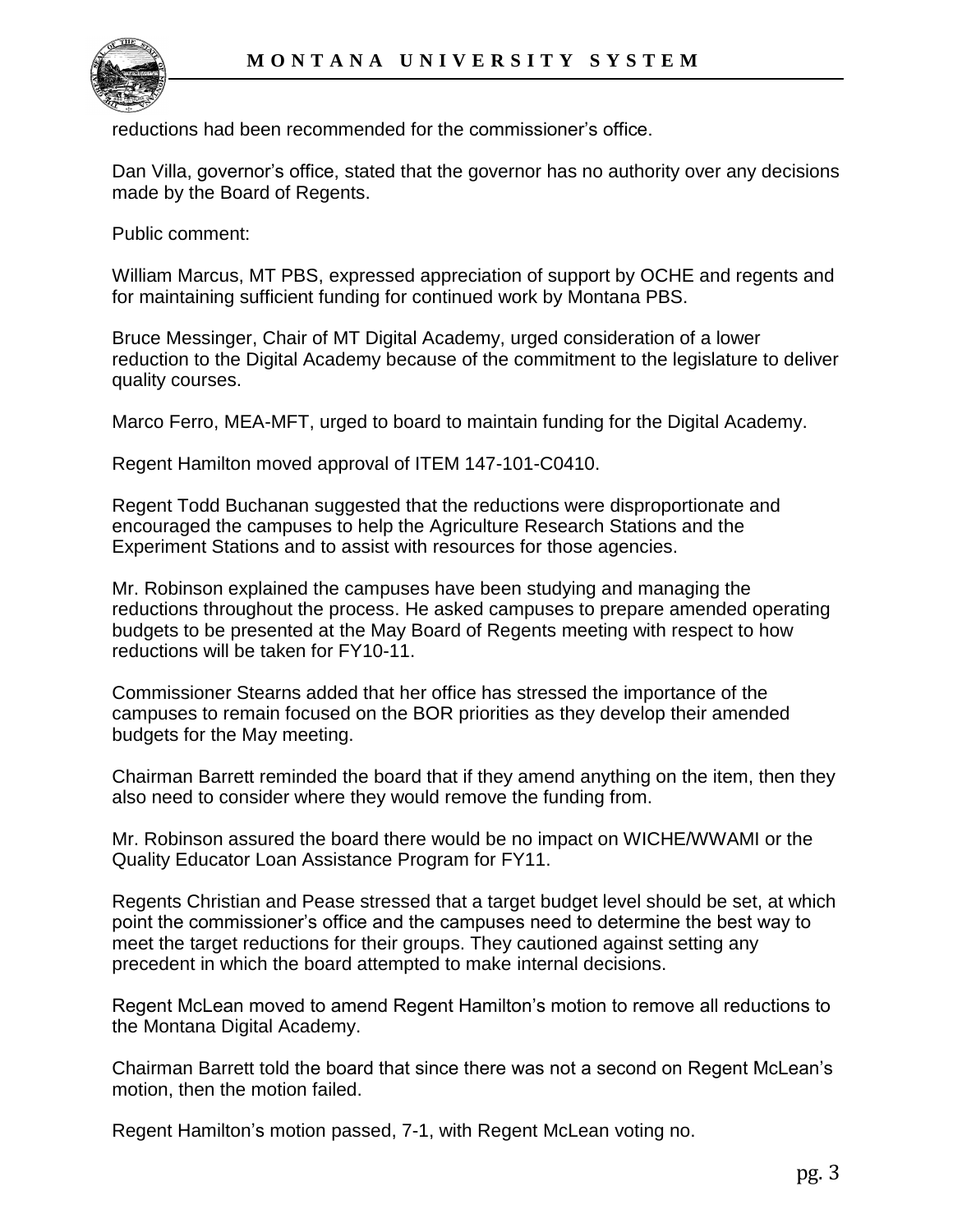

# **INFORMATION**

Proposed FY 2011 General Fund Reallocation – Resident Students

Deputy Commissioner Robinson explained this is to address the issue of shifting the funding for FTEs on campuses as a result of some campuses experiencing increased enrollment, yet receiving no funding for providing services to those additional students, while other campuses have experienced a decrease in resident FTEs, yet receive the same amount of state funding. He stated that the transfer amount proposed is for FY11, would be a marginal funding amount and is not the total funding provided for each FTE. Mr. Robinson told the board that he has asked the campuses to explain how they would manage the transfer of funds.

Mr. Robinson said the  $2^{nd}$  component in this issue will be included in the FY12-13 budget process with the MUS requesting additional state funding for increased enrollments of resident FTE's into the next biennium. He added that if the MUS is not funded for increased enrollments, then the  $3<sup>rd</sup>$  part of the process would be to decide how to handle funding for unfunded students. He said a request for the additional funding for increased enrollment will be brought to the board at the May 2010 meeting, as part of the Present Law budget process.

Regent Christian said board discussion is needed on the first step to address the enrollment increase of 1,600 students that are unfunded.

President Dennison reminded the board that the total amount of funding stays the same, but this would allow some flexibility in the possible shifting of some funding to address the enrollment of resident students.

Discussion:

- Concerns about shifting some funding in the middle of a biennium.
- Assurance that the shifting of funds mid-budget cycle would not be occurring if it wasn't for the budget reductions proposed by the governor's office.
- Concerns of discussing state appropriations separate from tuition revenue.
- Reminder of the important role of tuition revenue.
- Request for information on how calculations were made in previous budget cycles.
- Reminder of the previous CAP agreement, in which it specifically stated there would be no penalty for a decrease in enrollment. This would violate the CAP agreement.
- MUS can either make across the board reductions or align funding with student enrollment.
- Need to look at capacity limits of the campuses.
- Need to make these decisions now as the budget picture beyond FY11 becomes more difficult.
- Regents have been directed to reduce personal services component by 4% for the 2013 Biennium.
- Reminder that moving funding in the middle of a biennium is not something new,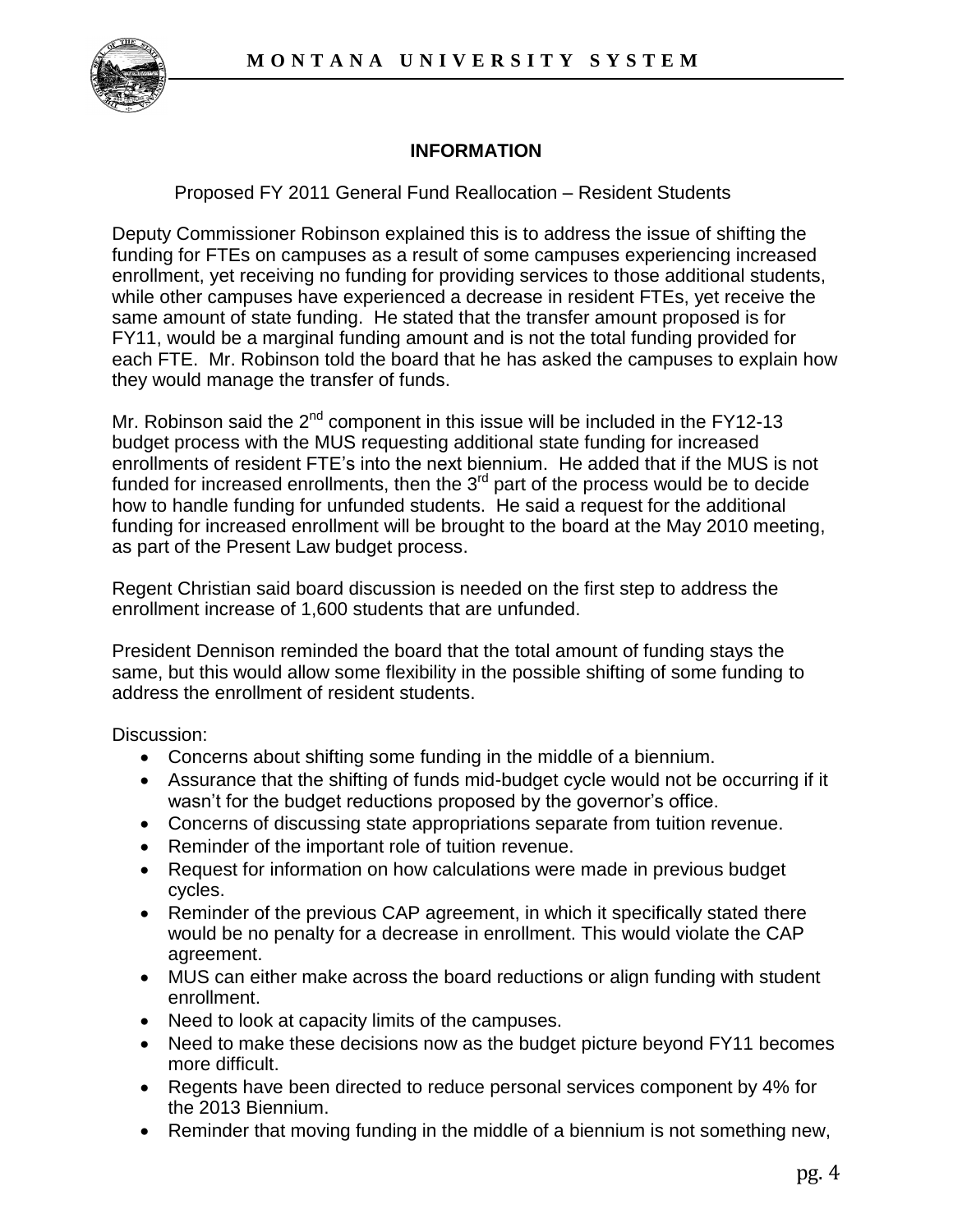

as this has been done in years past.

 This would be a double reduction to MSU campuses because of the reductions to the agencies at the same time.

Deputy Commissioner Robinson told the board he is working with the campuses on the development of a new funding formula, including the possible phasing in of the formula impacts. He said he has asked the campuses to take other revenue sources into account too and that the tuition component is being considered in the process.

Dan Villa, governor's education policy advisor, mentioned inaccuracies about the budget allocation process for the MUS, such as that the MUS has been basing the budget allocation on FTEs. Commissioner Stearns indicated she wanted to respond to some of Mr. Villa's statements, but Mr. Villa had left the call. Mr. Robinson reiterated that the MUS allocation has nothing to do with FTEs and that the preliminary targets were based on the numbers given to OCHE by the governor's office. President Dennison and Bill Muse, UM-Missoula, agreed with Mr. Robinson's explanation.

Commissioner Stearns advised the board that misunderstandings of the FTE allocation process need to be cleared up in future deliberations.

Commissioner Stearns clarified that Regent McLean's earlier motion to amend Regent Hamilton's motion in favor of Item 147-1901-C0410 did not fail because of a lack of a second under the Board's parliamentary process. Chairman Barrett agreed. She noted Regent McLean had already left the conference call, and that a vote on her amendment would not appear to have changed the outcome of the vote since nobody offered a second to Regent McLean's amendment and since the vote on the main motion was 6- 1, but that the board regretted the error. Commissioner Stearns said she would contact Regent McLean to clarify the process and apologize for the error.

[NOTE: Commissioner Stearns did contact Regent McLean following the meeting to explain the error and to assure Regent McLean that if she wanted the amendment brought before the board, Commissioner Stearns would discuss the issue with Chairman Barrett. Regent McLean declined to have her amendment brought before the board again and agreed that it would not have passed.]

The meeting adjourned at 1:18 PM.

**Posted on Approved by the Board of Regents on**

Date **Date** Date **Date** 

\_\_\_\_\_\_\_\_\_\_\_\_\_\_\_\_\_\_\_\_\_\_\_\_\_\_ \_\_\_\_\_\_\_\_\_\_\_\_\_\_\_\_\_\_\_\_\_\_\_\_\_\_\_\_\_\_\_\_\_\_

\_\_\_\_\_\_\_\_\_\_\_\_\_\_\_\_\_\_\_\_\_\_\_\_\_\_\_ \_\_\_\_\_\_\_\_\_\_\_\_\_\_\_\_\_\_\_\_\_\_\_\_\_\_\_\_\_\_\_\_\_\_